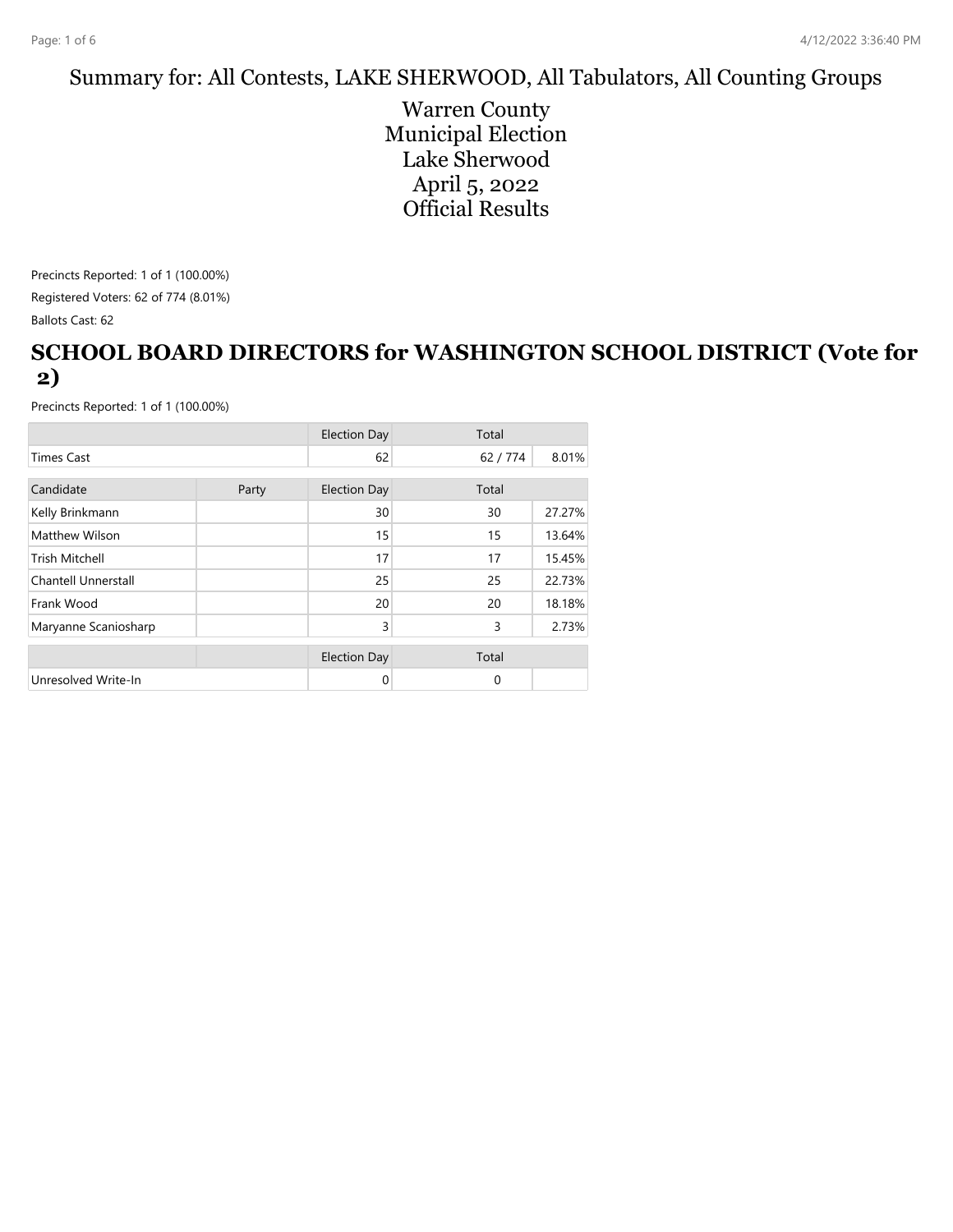### **BOARD OF TRUSTEES for EAST CENTRAL MISSOURI JR COLLEGE SUB-DISTRICT #3 (Vote for 2)**

|                       |       | <b>Election Day</b> | Total  |        |
|-----------------------|-------|---------------------|--------|--------|
| Times Cast            |       | 62                  | 62/774 | 8.01%  |
| Candidate             | Party | <b>Election Day</b> | Total  |        |
| Eric Park             |       | 27                  | 27     | 39.13% |
| Cookie Hartbauer Hays |       | 19                  | 19     | 27.54% |
| Jon D. Ceretto        |       | 23                  | 23     | 33.33% |
|                       |       | <b>Election Day</b> | Total  |        |
| Unresolved Write-In   |       |                     |        |        |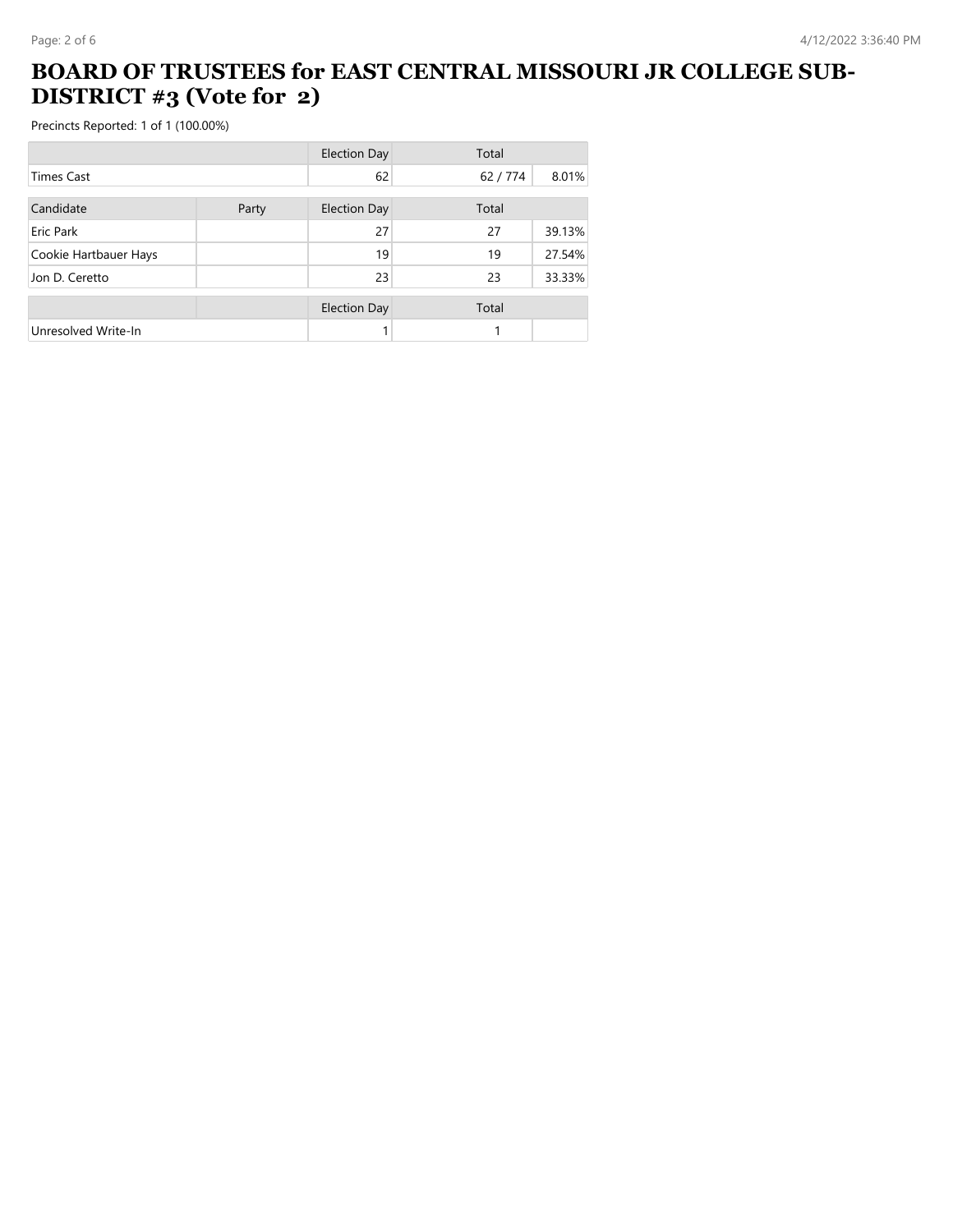# **911 BOARD MEMBER AT LARGE for WARREN COUNTY (Vote for 1)**

|                     |       | <b>Election Day</b> | Total  |         |
|---------------------|-------|---------------------|--------|---------|
| <b>Times Cast</b>   |       | 62                  | 62/774 | 8.01%   |
| Candidate           | Party | <b>Election Day</b> | Total  |         |
|                     |       |                     |        |         |
| Matt Eskew          |       | 47                  | 47     | 100.00% |
|                     |       | <b>Election Day</b> | Total  |         |
| Unresolved Write-In |       | 0                   | 0      |         |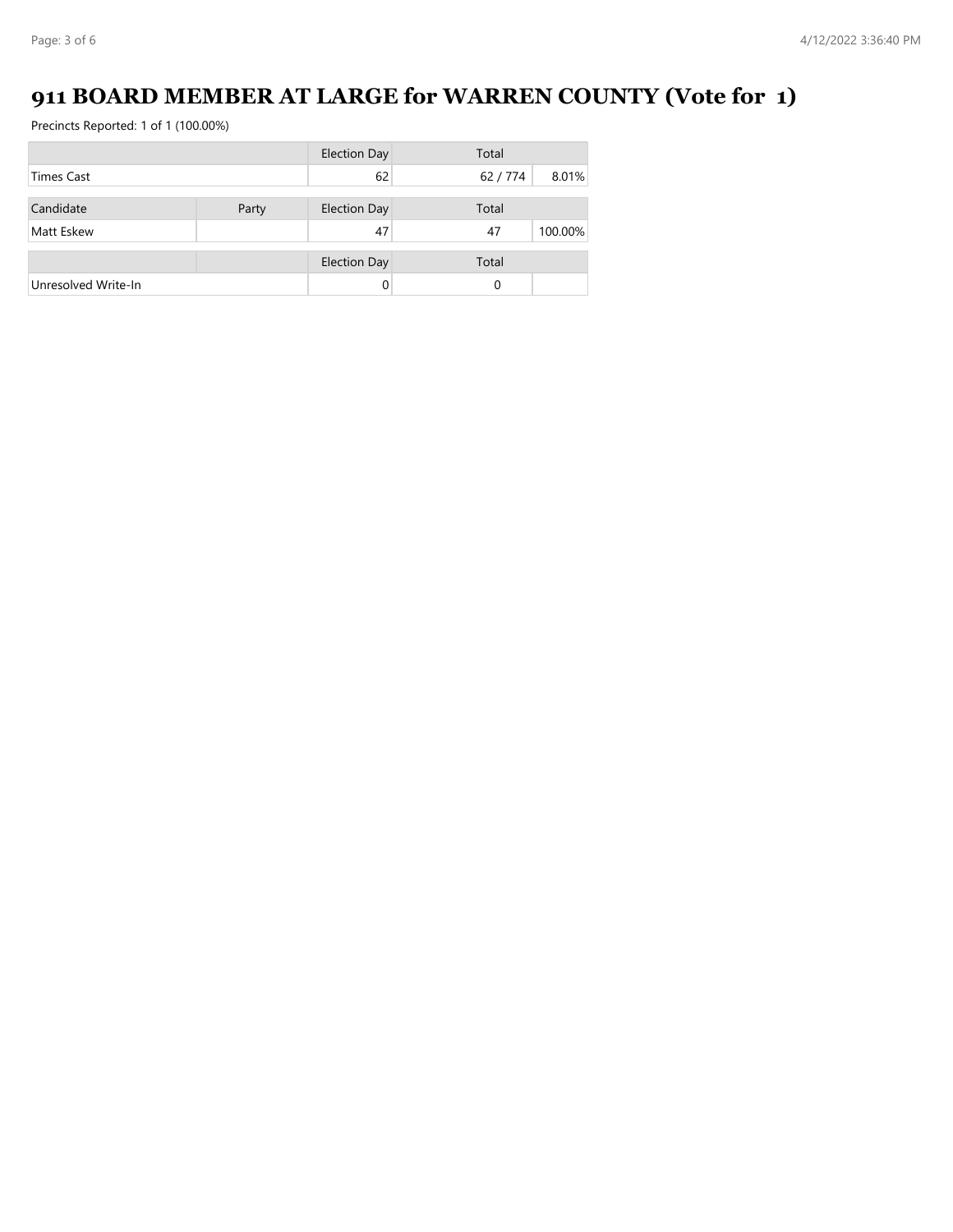# **911 BOARD MEMBER for 911 SOUTHERN DISTRICT (Vote for 1)**

|                     |       | <b>Election Day</b> | Total  |        |
|---------------------|-------|---------------------|--------|--------|
| <b>Times Cast</b>   |       | 62                  | 62/774 | 8.01%  |
| Candidate           | Party | <b>Election Day</b> | Total  |        |
| Caitlyn Struckhoff  |       | 34                  | 34     | 72.34% |
| Clay Lively         |       | 13                  | 13     | 27.66% |
|                     |       | <b>Election Day</b> | Total  |        |
| Unresolved Write-In |       | 0                   | 0      |        |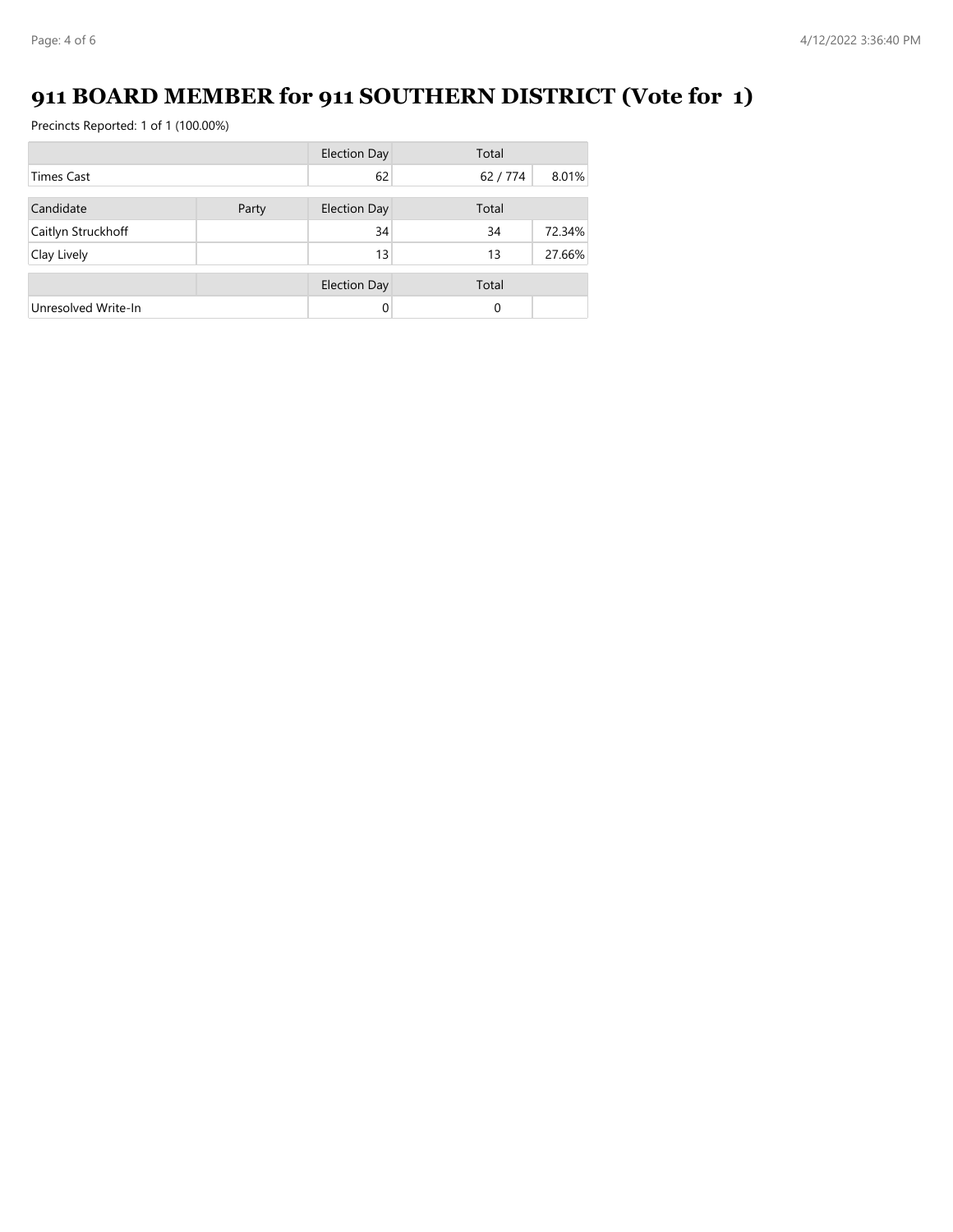#### **BOARD OF DIRECTORS for PUBLIC WATER SUPPLY DIST 2 OF ST. CHARLES COUNTY SUB-2 (Vote for 1)**

|                     |       | <b>Election Day</b> | Total  |         |
|---------------------|-------|---------------------|--------|---------|
| <b>Times Cast</b>   |       | 62                  | 62/774 | 8.01%   |
| Candidate           | Party | <b>Election Day</b> | Total  |         |
| Vicky Steinkamp     |       | 45                  | 45     | 100.00% |
|                     |       | <b>Election Day</b> | Total  |         |
| Unresolved Write-In |       | 0                   | 0      |         |